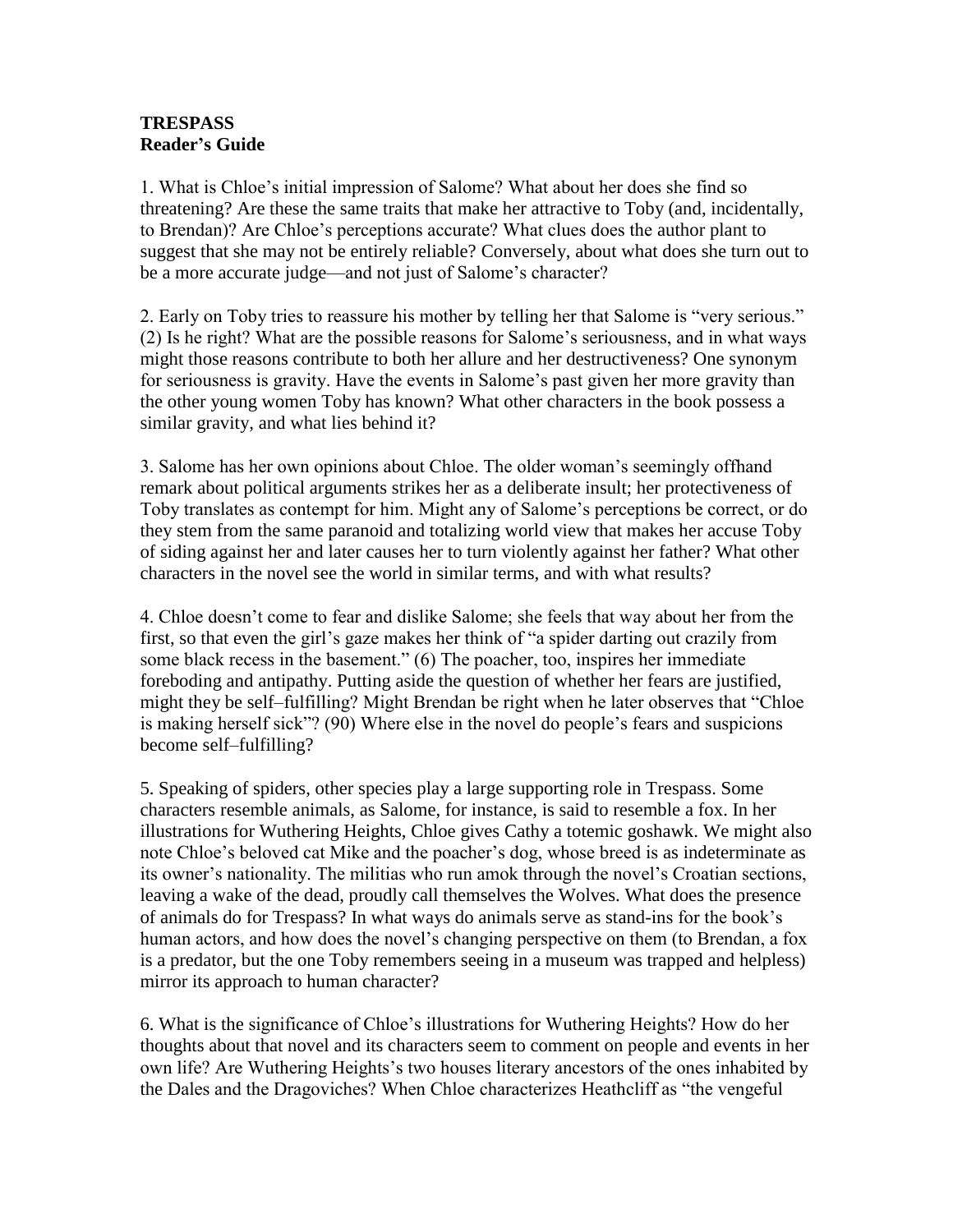orphan, the ungrateful outsider" (210), is she really thinking of Salome, or perhaps of the poacher? Might Heathcliff, a savage trespasser for whom grave–robbing is the highest expression of love, be a prototype for men like Milan and his army of butchers?

7. In an exchange with Toby's parents, Salome dismisses her family's Cajun neighbors as ignorant. It's one of the few times in the novel when the characters are united in laughter. But the Dales, too, are sometimes ignorant. Chloe wonders if Croats are Muslims and mistakes the poacher for a Middle Easterner. Even characters who are better acquainted with the facts often misinterpret them, as Toby does when he thinks that his bride has left him for MacAlister instead of her mother. Discuss the role that ignorance and misinterpretation play in Trespass.

8. How does Brendan's work–in-progress on the life of Frederick II reflect or anticipate events in the novel? What lessons might some of the novel's characters derive from the story of the emperor's relations with the Sultan of Jerusalem? What might that story have to teach George Bush, who once described the war on terror as a crusade? How might it be read by the Wolves of wolf town? How does Brendan's view of Frederick as a pragmatic, but not too reliable, deal–maker compare to his academic rival's portrait of him as a secret apostate? In what way is all of Trespass a book about the conflict between pragmatists and ideologues or, put another way, between realists and fanatics?

9. The novel offers two views of this conflict. They might be summed up by two aphorisms. There's the one that the youthful Chloe used to keep taped to her bedroom door: Those who restrain passion do so because theirs is weak enough to be restrained. (77) And there's the one that Brendan remembers while attending a decidedly limp peace rally: The best lack all conviction. (82) The aphorisms would seem to be in agreement, until you remember the second half of Yeats's line: The worst are full of passionate intensity. How would you describe the novel's position on the split between pragmatists and fanatics? At what moments does the author tip her hand?

10. One of Trespass's observations is that people's most extreme attitudes often contain their opposites and sometimes give way to them. Having spent her adolescence seething at her family's repressiveness, Chloe grows up to be someone whom even mild– mannered Brendan characterizes as "bourgeois," (117) a householder who prizes rituals and religiously keeps a fire burning in her cabin's woodstove. Do you find it significant that that woodstove is one of the few things Salome seems to like about her future mother–in–law? What does Salome—who at times seems willing to wage war against the entire world in the service of her desires—actually desire? Might it be to become as comfortably bourgeois as Chloe?

11. Of course, Salome may not want to be like Chloe so much as she wants to take her place. This may be the true reason for their mutual antipathy, as it may be the reason Chloe becomes so upset when the young woman asks how much land she and Brendan own. Is the threat posed by a trespasser the fact that the trespasser wants what we have our property, our game, our lovers, our children—and is prepared to do anything to possess them? Which of the novel's other characters might be described as a trespasser?